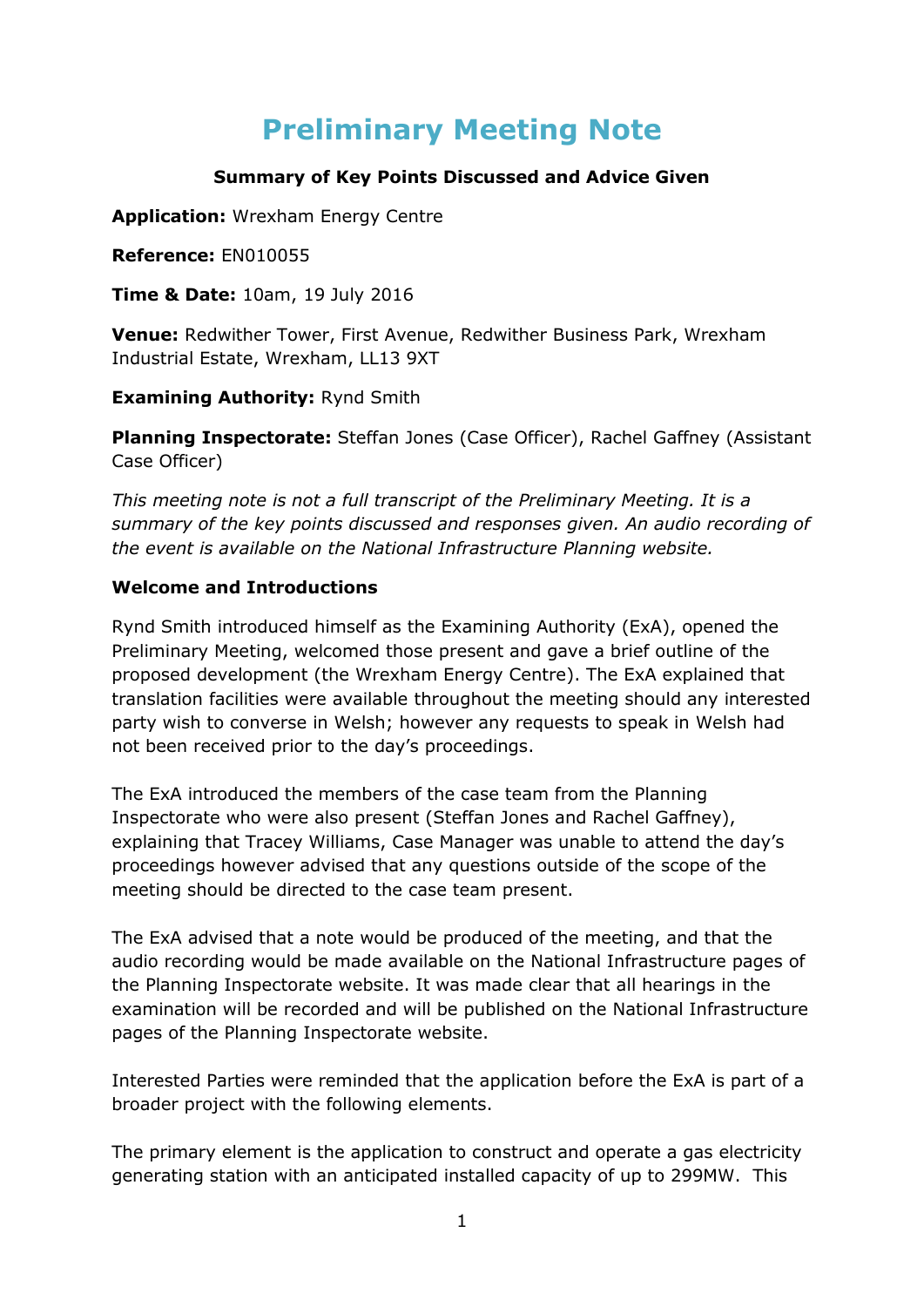falls to be considered as a Nationally Significant Infrastructure Project (NSIP) under the Planning Act 2008 (as amended) (PA2008) as it is an application for a generating station exceeding 50MW in installed capacity.

The consent regime established under the PA2008 in Wales does not allow an application to include development that is associated with but not directly part of the primary development. For this reason, a separate application has been made to Wrexham County Borough Council (WCBC) for works to connect the application proposal before me to the gas network, with a new pipeline running from the application site to Maelor Gasworks. However, the application in front of the ExA does contain proposals for compulsory acquisition powers in respect of land and rights over land that relate to the proposed gas connection.

A further separate application to connect the application proposals to the electricity distribution network has been submitted to the local distribution network operator (DNO), SP Energy Networks (SPEN). The applicant holds a connection offer from SPEN; the ExA explained this would be a matter that he would return to shortly. The ExA also noted that the applicant has made some changes to the documentation accompanying the application since the application itself was submitted; changes he would address shortly.

The ExA explained that it is his role to examine the application and make a report to the Secretary of State (SoS) for Business, Energy & Industrial Strategy (previously Energy and Climate Change) with recommendations for his decision. The ExA explained he has 6 months to examine the application followed by 3 months to consider and produce his report, and the SoS has a further 3 months to make his decision.

It was explained that the purpose of the Preliminary Meeting was to consider the process that will be followed in the ExA's conduct of the examination and how Interested Parties can become involved. The substance of the proposal would not be considered at the Preliminary Meeting as the merits or disadvantages of the scheme are for the examination itself, which does not formally start until the Preliminary Meeting has been concluded.

The was set out his draft examination proposals in his letter of 24 June 2016, which Interested Parties may also hear described as the Rule 6 letter (made under the Examinations Procedures Rules – Rule 6).

The ExA invited those present and speaking to introduce themselves:

- Kevin Hughes on behalf of Wrexham County Borough Council
- David Hatcher on behalf of Natural Resources Wales
- Richard Griffiths on behalf of Wrexham Power Limited (the Applicant)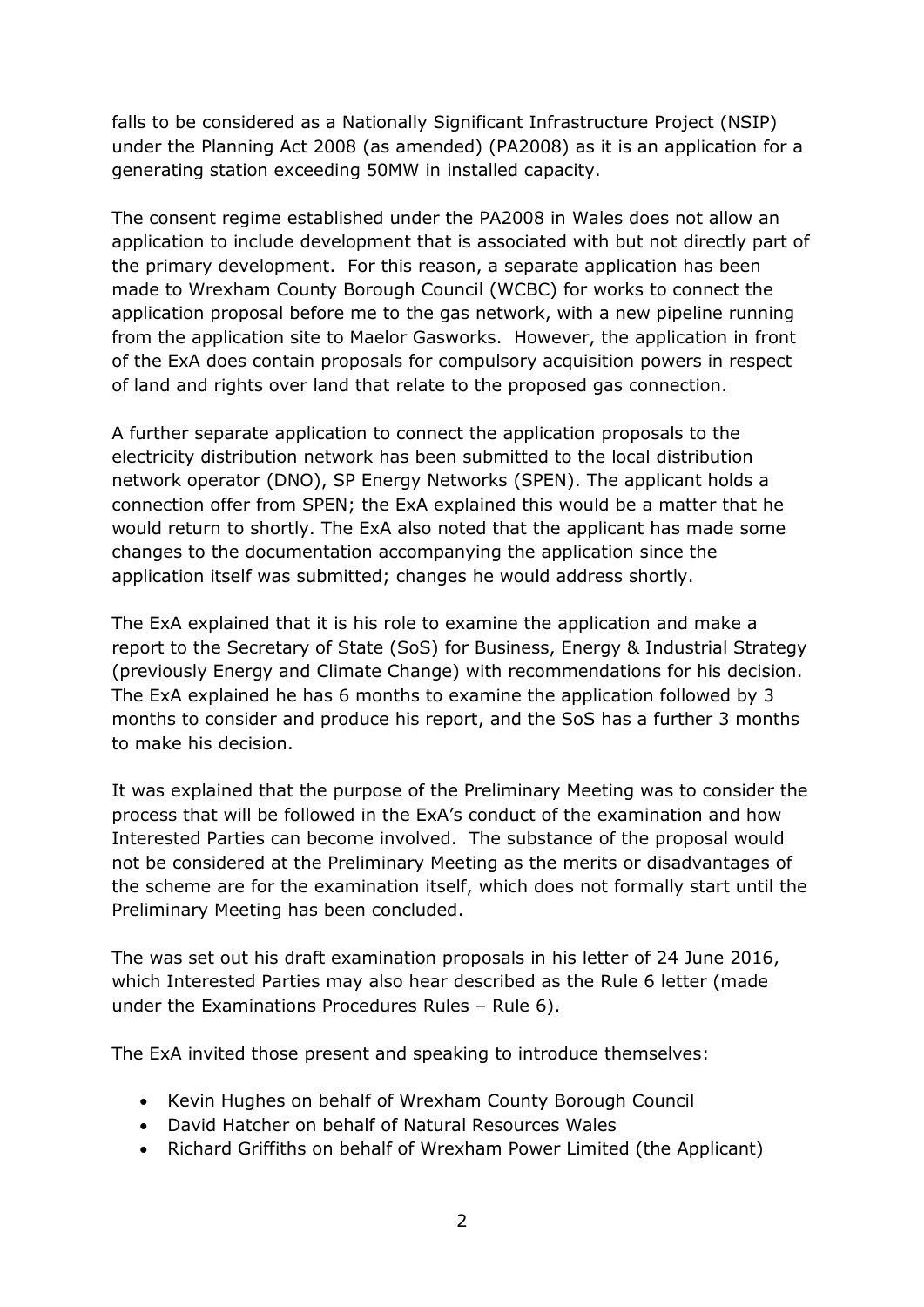Those present were reminded that when speaking to speak into the microphone and to clearly give names and the names of the organisation being represented each time, as an audio recording of the meeting was being made.

### **The Examination Process**

It was explained that under s87 (1) of the PA2008 it is for the ExA to decide how to examine the application, although the PA2008, examination regulations and government guidance also provide a framework within which the ExA must operate.

The Government has set out policy for NSIPs in a number of National Policy Statements (NPS). The primary NPS relating to this application (Overarching National Policy Statement for Energy (EN1) and the National Policy Statement for Fossil Fuel Energy Infrastructure (EN3), the latter containing specific policy on gas generation. The ExA explained that it was not his role to consider the merits of the relevant NPS, but to consider the merits of the project within the parameters of these policy statements, and that the PA2008 made it clear that in taking a decision the SoS 'must decide the application in accordance with any relevant NPS' (S104 (3)). The ExA clarified that this was subject to the proviso that the application must not breach legal obligations, particularly international obligations, and that the adverse impact of the proposed development would not outweigh its benefits.

It was explained that the process was to be inquisitorial and not adversarial, and that the role of the ExA would be to focus on evidence and justification, and not assertion. The ExA stated that whilst it was appropriate at the relevant representation stage for issues of concern to be listed, when submitting written evidence once the examination had started, any concerns need to be evidenced. The examination process would primarily be a written one, and the main body of evidence informing judgements and recommendations would come from submissions made by the Interested Parties (written representations, responses to written representations, local impact reports from local authorities, statements of common ground and answers to questions from the ExA). These representations or responses should set out the reasons for supporting or opposing the application, and provide reasons for disagreeing. The ExA explained that the ExA has a responsibility to probe, test and assess this evidence.

The ExA explained that there is scope for three types of hearings.

Any Interested Party may request an Open Floor hearing and if a request is made by the appropriate date in the examination, which would be accommodated. Subject to the ExA's powers to control the conduct of the hearing, all Interested Parties will have an opportunity to make oral representations about the application. If any Interested Party has strong views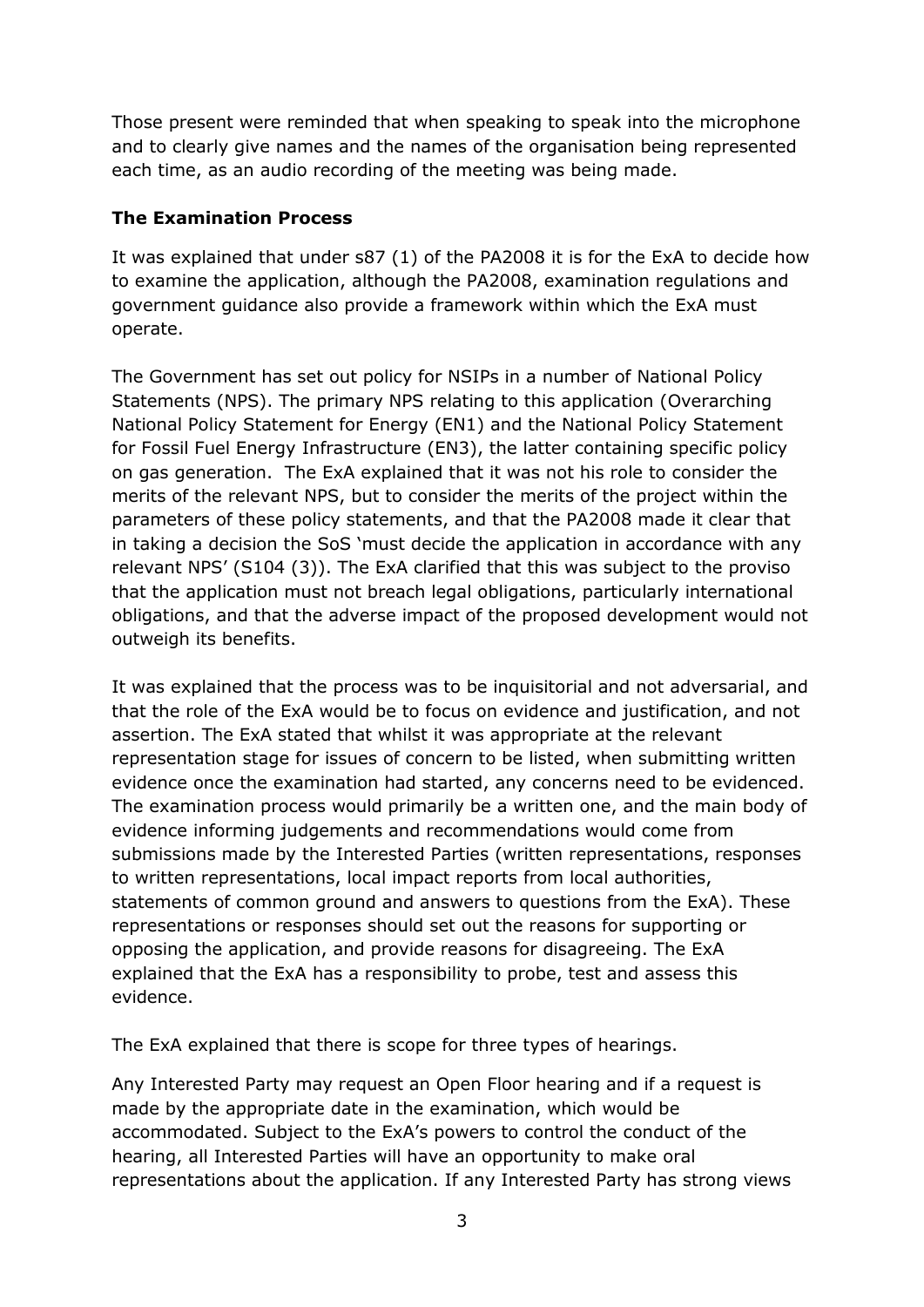and want to make sure that they are represented in this examination, irrespective of the other processes that the ExA carries out, they should think about attending to make their case at an Open Floor hearing. The ExA stated that he was aware that some people here are not planning professionals and have business to attend to in the working day. For that reason, the draft timetable suggests that the ExA will conduct an Open Floor hearing during an evening.

Issue-Specific hearings are designed to be focussed on a specific issue or related group of issues. The decision on whether to hold ISHs and on what to hold them about is the ExA to decide. They are held if the ExA decides it is necessary to ensure adequate examination of an issue (or to provide an interested party with a fair chance to put its case). The ExA explained that he had already decided to hold a first Issue-Specific hearing this afternoon, with the room open from 1- 30pm and business starting at 2pm, to commence his examination of the draft Development Consent Order (DCO). The hearing notification, agenda and link to a schedule of issues arising from the draft DCO accompanied the ExA's letter of 24 June at annexes F, G & H.

Issue-Specific hearings are held on a without prejudice basis. The holding of an Issue-Specific hearing does not imply that the ExA has reached any judgements or conclusions about the matters that it covers. For example, the fact that the ExA is holding an Issue-Specific hearing on the draft Development Consent Order does not imply that he has made any judgement about whether or not the SoS should grant the DCO. However, whatever recommendation the ExA makes about this application, he is under a duty to present a DCO which is fit for purpose to the SoS, in the event that he should decide that consent should be made. On this basis, it is important that a technical and legal review of the DCO starts as early in the examination as possible. Interested Parties can participate in the afternoons and any other Issue-Specific hearing without prejudicing their general position. Even if an Interested Party is opposed to the application proposal they would not be compromising their position by engaging in the process during the Issue-Specific hearing on the draft DCO and suggesting modifications and amendments.

A third form of hearing relates to the Compulsory Acquisition of land and rights. A person who is affected by compulsory acquisition and objects has a right to be heard. The ExA confirmed that there is at least one such objection and therefore it is likely that he will hold at least one Compulsory Acquisition hearing.

Interested Parties were reminded that they entitled to be legally represented at any hearing if they so wish, or to seek professional support from other experts. However, hearings will be conducted by the ExA in a way that seeks to include all Interested Parties attending: there is no expectation that any Interested Party have to be legally or professionally represented.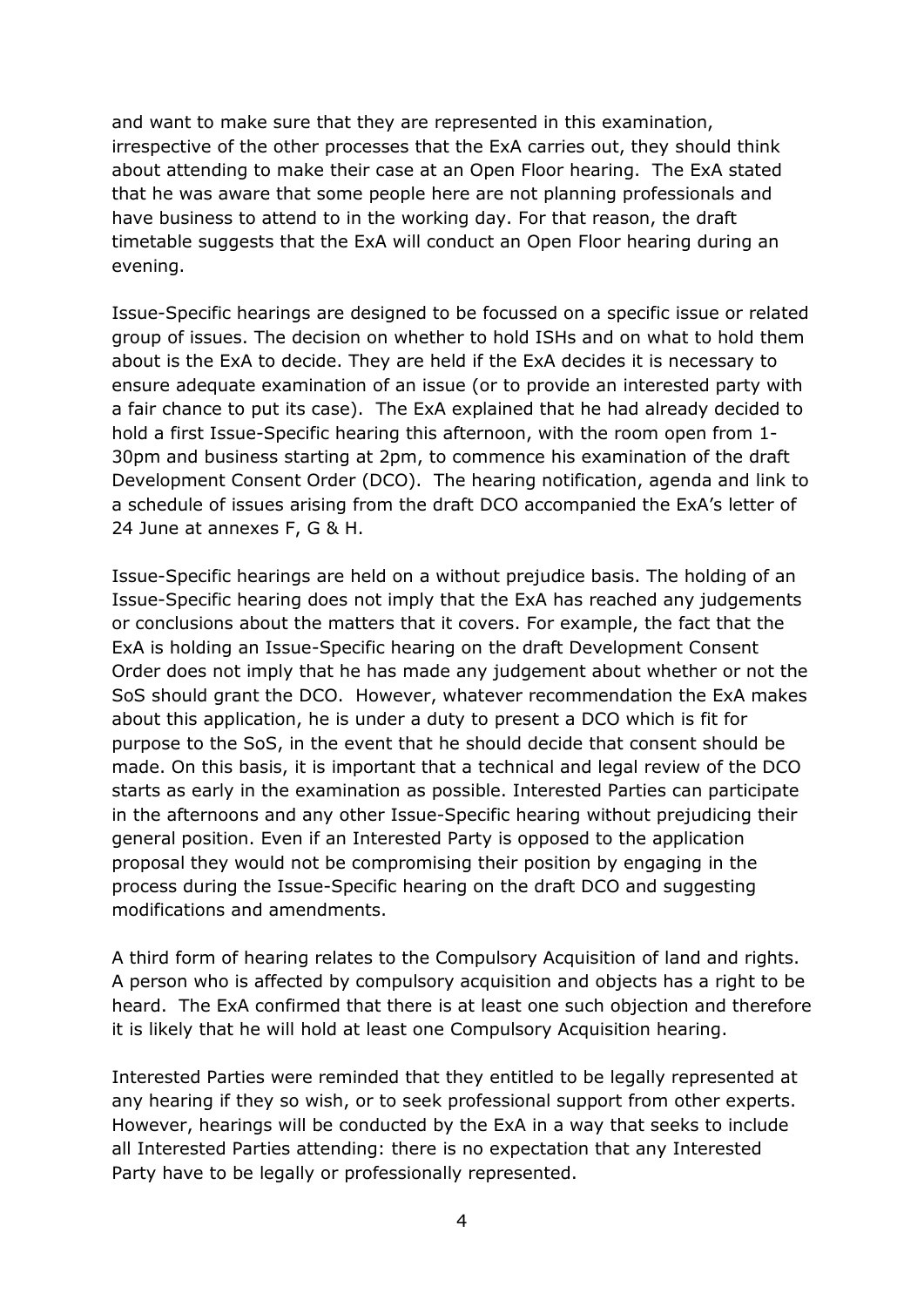As part of the examination process the ExA has already started to carry out site inspections. He explained that the purpose of these is to enable him to see features of the proposal within the context of the evidence put forward. Inspections may be both unaccompanied and accompanied.

Where the ExA can view the features that he needs to inspect from the public highway or public rights of way, he will normally carry out unaccompanied inspections. If the ExA needs to go onto private land or view private installations or if any Interested Party wishes to ensure that he have seen a particular view or feature by taking him to a particular place, then an inspection will need to be accompanied. Where this is the case, it is good practice for an inspection to be accompanied by representatives of the applicant, the local planning authority and relevant Interested Parties, so everyone can assure themselves that the ExA has not had any private conversations with any attendees. For this reason too, the ExA will never hear oral submissions or evidence during an accompanied site inspection: the only communication that can occur on site is of a factual nature, making sure that he is in the right place and seeing the right features.

The ExA informed everyone that he has already carried out an unaccompanied site inspection of the immediate setting of the application site and proposed gas connection route from public vantage points. The ExA has also viewed Wrexham Industrial Estate and visited Isycoed and driven most of the highways between the application site and the River Dee. He has walked on some public footpaths and has noted views towards the Wrexham Industrial Estate and the application site. As part of this process the ExA has visited a number of the representative locations identified in the applicant's landscape and visual impact assessment and has published a note of his first inspection on the National Infrastructure pages of the Planning Inspectorate website.

Interested Parties were reminded that within the draft examination timetable (Annex C) there are dates set aside for accompanied site inspections. The ExA declared he can foreshadow a need to gain access to the application site itself and that he would like to see the gas connection point at Maelor Gas Works. As both of these are on private land and one is a restricted installation, the ExA would need to be accompanied. The ExA would expect that there may be some health and safety and security requirements that might apply to the Maelor facility and these will have to be taken into account in making arrangements to visit that site.

The ExA proposes to carry out further unaccompanied inspections of Wrexham town centre, and of views to the application site from high land to the west and east of the River Dee.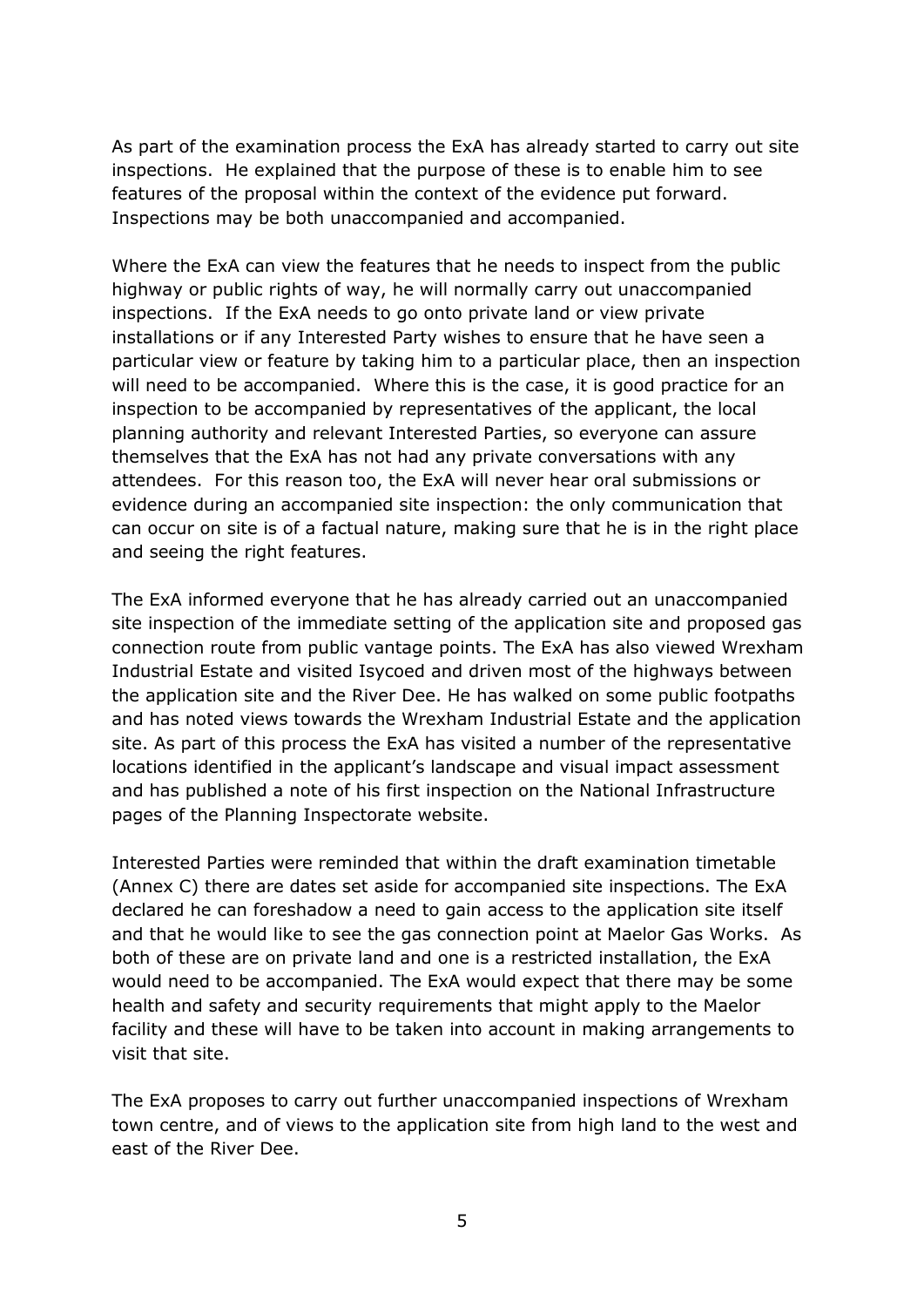The ExA considered it important that he make a brief remark about the recent referendum decision, as a consequence of which the UK will be commencing a process to leave the European Union (EU). This examination has some processes guided by European legislation, including but not limited to Environmental Impact Assessment (EIA) and Habitats Regulations Assessment (HRA). The process of leaving the EU does not commence in legal terms until the UK has invoked Article 50 of the Lisbon treaty by notifying the EU of its decision to leave, and is not complete until the exit arrangements have been negotiated and agreed, or in the absence of agreement, 2 years have passed since notice was provided. Where European law is given effect to by domestic legislation, such as the Habitats Regulations, these remain on the UK statute book until they are amended or repealed by the UK Parliament – and therefore these could well remain in force after the UK leaves the EU. The ExA will monitor any developments closely. However, the starting position for this examination is one of 'business as usual': the law in force at the relevant time is to be applied. Interested Parties should not be surprised if we continue to refer to European legal provisions that for the time remain in force.

Mr Briggs, interested party, requested the ExA confirm what is defined as 'National' in relation to the NPS and what should happen in the event of a break of the United Kingdom. The ExA confirmed that the need for electricity generation identified in the NPS applies to England and Wales. Any amendment to the NPS would be a public process, providing opportunity for comment on drafts of any amended NPS. The ExA stressed that the NPS is still the policy framework that applies in the current situation.

The ExA also stressed it important to include a brief remark about the Wales Bill currently before the UK Parliament, as it contains amendments to current legislation that are potentially relevant to this examination. The purpose of the Bill is to transfer a range of powers from the UK Government to the Welsh Government, including the power to determine applications for proposals such as the one before me. As the Bill currently stands, Schedule 6 includes a proposal for transitional arrangements which would mean that, if the Bill were to receive Royal Assent and become an Act at any point during this examination, the examination would continue and a report would still be made and a decision taken by the SoS under the PA2008 system. This aims to ensure that the applicant and Interested Parties in this examination don't find themselves having to change to a new process before the final decision is made. Because the Wales Bill is still before Parliament, the proposed transitional provisions are not law and they might be amended. However, the ExA assured Interested Parties that the Planning Inspectorate is maintaining a close watching brief over the progress of the Bill. The ExA recognised that should the advice that the just given to Interested Parties change because the Bill is amended, he will provide new advice as soon as practicably possible.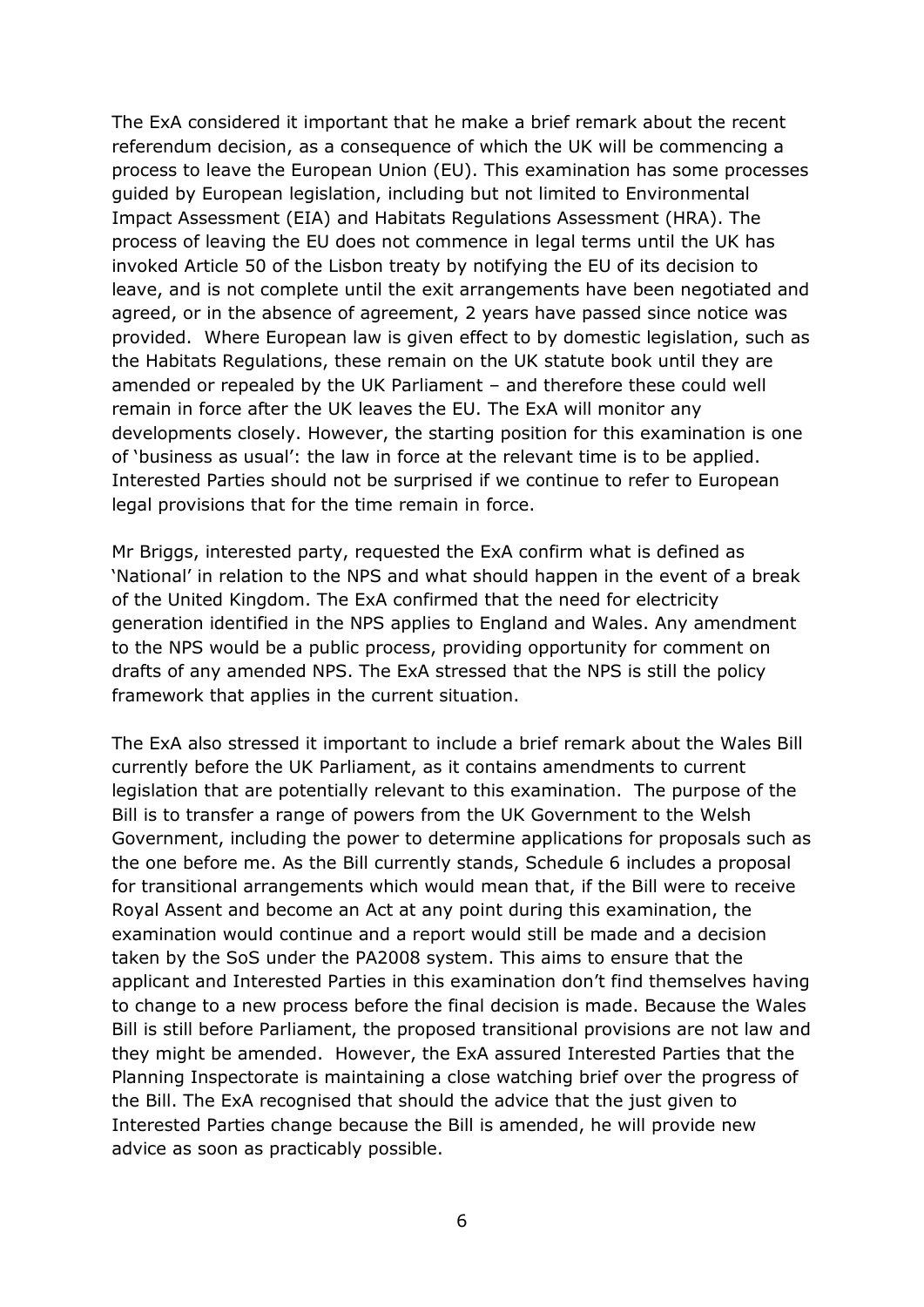Richard Griffiths, on behalf of the applicant, confirmed a connection offer has been received from SP Energy Networks via email for the proposed electricity connection from the generating station to the Legacy sub-station, which is outside of the development consent process under PA2008.

Mr Briggs, Interested Party, requested confirmation from the applicant that the proposed connection was no longer between the generating station and a substation in Marchwiel. The applicant confirmed this.

The ExA explained there have been a few changes to documents submitted by the applicant.

The changes are:

- there is an updated Book of Reference (BoR) recording all of the land and interests affected by the compulsory acquisition proposals; and
- a revised Grid Connection Statement, explaining how the generating station would connect to the electricity distribution system.

Interested Parties were informed that the documents recording these changes are in the Examination Library – under the code OD (other documents)  $1 - 7$ . A procedural decision at Annex E to the ExA's letter of 24 June 2016 records that he had accepted these changes into the examination.

The ExA noted that a substantial number of changes are proposed to the BoR as a result of the applicant making on-going diligent inquiries. The ExA intends to ask a written question to the applicant, seeking an explanation of how they have conducted their diligence process. The ExA need to be assured that the right people have been identified in the BoR, and therefore the right people are invited to participate in this examination. If changes are made to the BoR identifying people who have not been invited to participate in this examination as affected persons, he confirmed he will take steps to ensure that they are able to be drawn in to the examination process.

Mrs Harber, Interested Party, asked how the ExA will deal with the process of Applicant's due diligence. The ExA explained this is an obligation on the Applicant to go about the due diligence process, however the ExA will provide an opportunity for anyone affected by compulsory acquisition to address him, in writing or orally. The ExA identified it necessary for him to ask a question of the Applicant in order to provide them with an opportunity to explain the changes it has provided to its updated BoR.

There is a revised Grid Connection Statement, which in summary terms explains that SP Energy Networks has now offered an electrical connection to the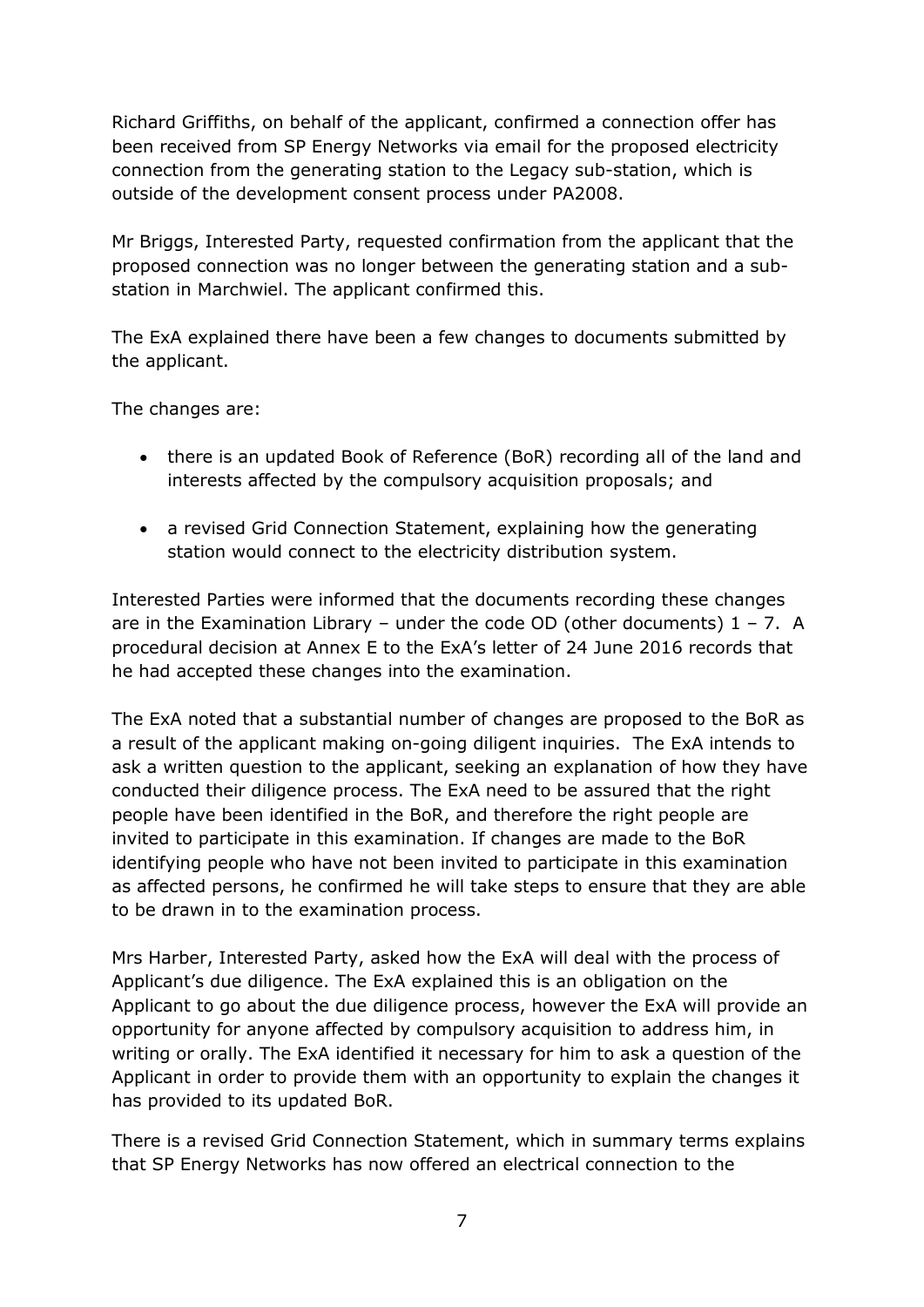application proposal and that is intended to be an underground connection. The ExA has noted concerns from a number of Interested Parties about the possible use of pylons or poles for an overhead line connection. The ExA confirmed he will be writing to the applicant asking them to confirm his current understanding that an overhead line connection is no longer proposed. As the electrical connection is not part of the application before the ExA, this will be a contextual matter for the SoS to note, rather than a point on which any final decision will be made.

The ExA reminded all Interested Parties that this is formally a statutory inquiry (pursuant to Schedule 7 to the Tribunals, Courts and Enforcement Act 2007) and therefore it is important it is treated with due regard to its statutory status. There is potential for an award of costs to be made if one party's unreasonable behaviour causes another party to incur wasted expenditure. Costs are also available to those who object to compulsory acquisition if the SoS declines to confirm the applicant's request relating to their land (known as 'successful objector' costs), or if the applicant decides not to proceed with a compulsory acquisition request (where an objector is deemed to be a 'successful objector'). Department for Communities and Local Government (DCLG) costs guidance available through the Planning Inspectorate's website includes examples of potentially unreasonable behaviour, including issues such as not submitting evidence on time, withholding relevant evidence or delaying submissions for tactical reasons. It also explains how costs work in compulsory acquisition cases. The ExA did not wish to overstate the risk of costs applications, but asked Interested Parties please treat the examination seriously and expeditiously. The ExA's remarks should not be seen as anything other than a reminder of the applicable law and guidance and has every hope that we will be able to complete this examination and this will be the last time that he needs to draw anyone's attention to the position on costs.

#### **Principal Issues**

The ExA stated that an initial assessment of principal issues had been set out in Annex B to the Rule 6 letter of 24 June 2016, around which the examination was likely to focus. He advised, as set out in the letter, that it was not comprehensive or exhaustive, but a broad list within which specific matters were likely to be covered.

The ExA asked if there were any comments or questions relating to the list of principle issues; none were given.

# **Draft Timetable**

It was explained that the purpose of this section of the meeting was to explain the draft timetable and consider representations on it.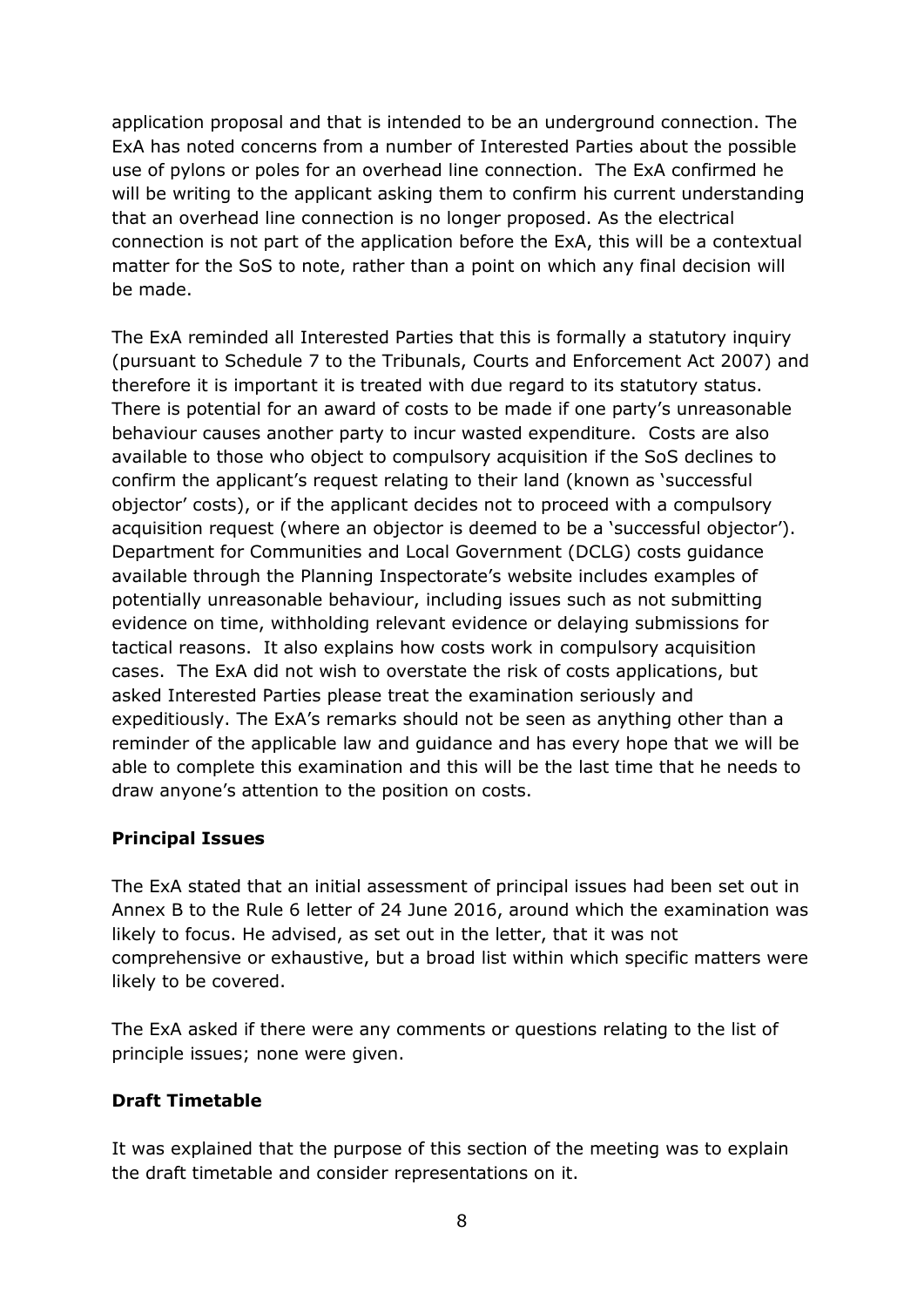The Applicant informed the ExA it wished to raise matters relating to the issue of the Planning Inspectorate's Notification of Hearings letter; a reference to the Responses to the ExA's Third Written Questions; and it also requested to impose a deadline upon itself to provide the ExA with a revised version of the draft DCO. The Applicant offered to provide the examination with a revised draft DCO for Tuesday 26 July 2016. This offer was accepted by the ExA who suggested a revised draft DCO should help inform the Written Representations from interested parties expected at Deadline 1. Written summaries of an oral case put at the afternoon Issue-Specific hearing would also be required by interested parties by the date above.

The Applicant also informed the ExA to provide a revised draft DCO on 20 September in advance of the Issue-Specific hearing of 28 September 2016. The ExA accepted the offer of receiving a revised draft DCO at this deadline. The ExA noted that the Local Impact Report (LIR) submitted by Wrexham County Borough Council (WCBC) is incomplete as some text appears to be missing from section '2.2 Transport Statement'. WCBC informed the ExA that it would provide a revised version, including the missing text, for Deadline 1 on 23 August 2016.

The Applicant informed the ExA that a Statement of Common Ground (SoCG) with Cadw will be provided to the ExA at Deadline 1, this is an addition to those SoCG identified in the ExA's Rule 6 letter of 24 June 2016.

The ExA explained that a Report on the Impact on European Sites (RIES) can be issued where there are likely significant effects on such sites. The Applicant has submitted an initial assessment that there are no such effects in its application documents (a No Significant Effects Report (NSER)). The ExA suggested there may be questions and comments arising from this or from related natural environment evidence during the examination process. If there are outstanding concerns that there are likely significant effects, then the ExA may prepare a draft RIES to catalogue these on a factual basis and issue this for comment on Monday 12 December 2016. The ExA's purpose in doing so is not to reach judgements about the merits of the application, but to be completely clear about what is agreed and what is still contentious in respect of European Sites and their protected characteristics. Comments on this would be required by the 4 January 2017. However, if there is general agreement by this stage in the application that the NSER report is sound and that there are no likely significant effects on European Sites, then a RIES may not be required and the ExA would issue advice to that effect.

Within the ExA's Rule 6 Letter of 24 June 2016, reference is made to responses to the ExA's third written questions. The ExA confirmed that this was a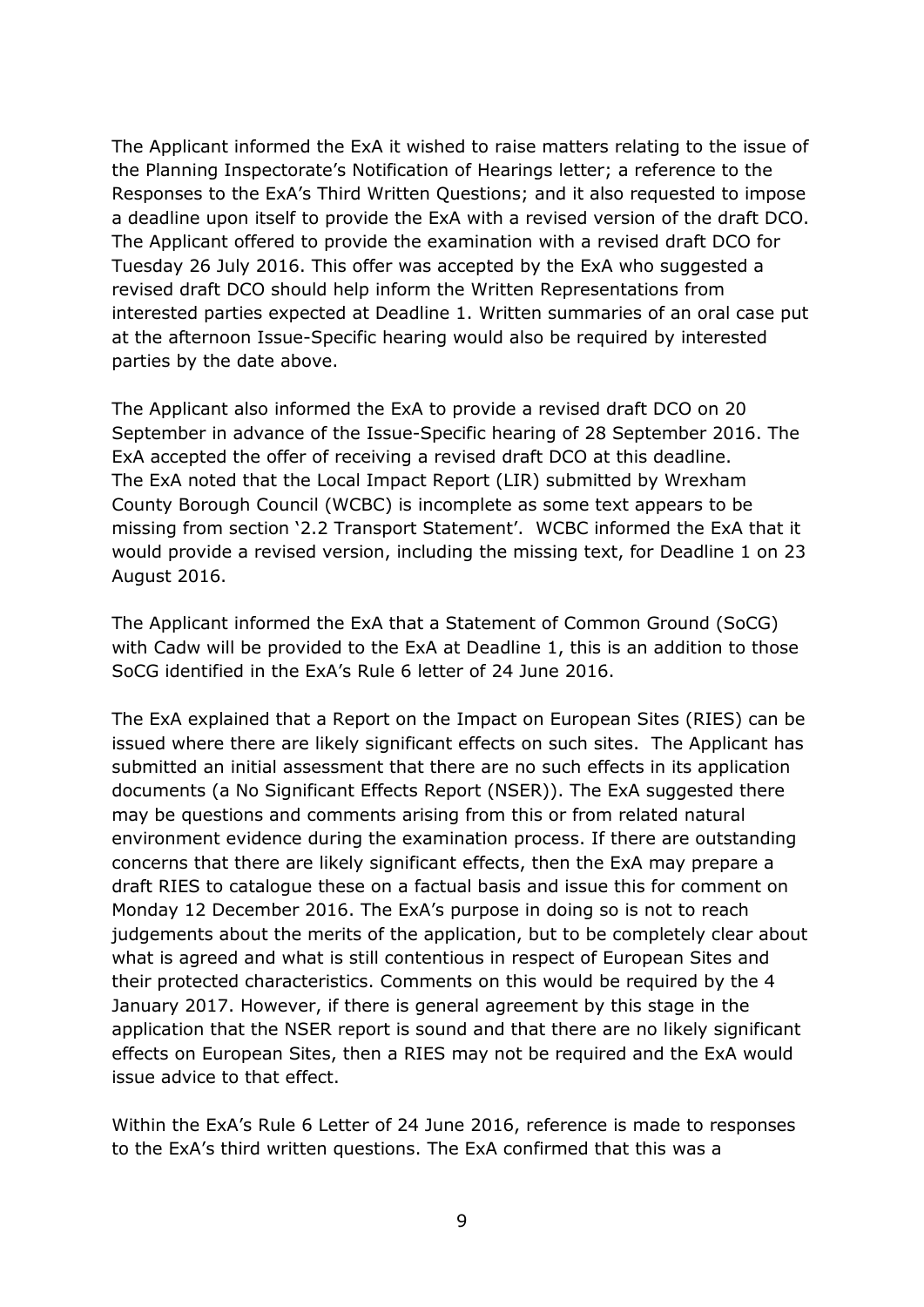typographical error within the examination timetable and would be removed from the next iteration of the timetable.

The ExA has timetabled dates for two subsequent Issue-Specific hearings on the draft DCO, those dates being Wednesday 28 September and between 22 and 24 November if required; following each of which the Applicant would be expected to provide revised versions of the draft DCO. Following the second Issue-Specific hearing and the Applicant's submission of a revised draft DCO, the ExA may publish its own draft DCO on Monday 12 December, with comments invited on this by Wednesday 4 January 2017 and responses to any comments a week later on Thursday 12 January 2015.

There are effectively two time blocks set aside for hearings on environmental and other matters, and compulsory acquisition should these be necessary on 28 to 29 September and 22 to 24 November 2016. Within this first block there is a time slot for the holding of an Open Floor Hearing should anyone request to be heard at such a hearing. Provisionally this will include time in the evening.

Mrs Harber, interested party, asked how persons would view certain examination documents, such as hearing agendas, should they not have access to the internet. The ExA explained that there is sufficient time to enable persons who don't have internet access to go to a library to access the internet and view the said documents; details of WCBCs library has been provided in the ExA's Rule 6 letter of 24 May 2016 to assist interested parties in this matter.

The ExA reminded interested parties that there is a duty on the Applicant to provide notice of hearings in order to provide interested parties to participate in the examination. The Applicant confirmed this and requested the ExA make an amendment to the examination timetable and provide more than 21 days' notice for the Notification of Hearings; this would ensure the Applicant would have the details of any hearing in good time in order to prepare its own notices which require publication in the press. It was confirmed the request will be given consideration and finalised in the examination timetable within the Rule 8 Letter. Chris Hughes, interested party, requested confirmation from the ExA as to whether there is provision for interested parties to make Written Representations once the deadline for them has passed. The ExA requested that all interested parties adhere to examination deadlines where possible. Chris Briggs, interested party, requested clarification on when it would be appropriate for him to request further information from the Applicant. The ExA confirmed that it would be most appropriate it be set out within Mr Briggs Written Representation for Deadline 1. Mr Briggs was informed he may also wish to request to be heard at an Open Floor hearing where he can address the ExA directly in order to raise those questions and concerns.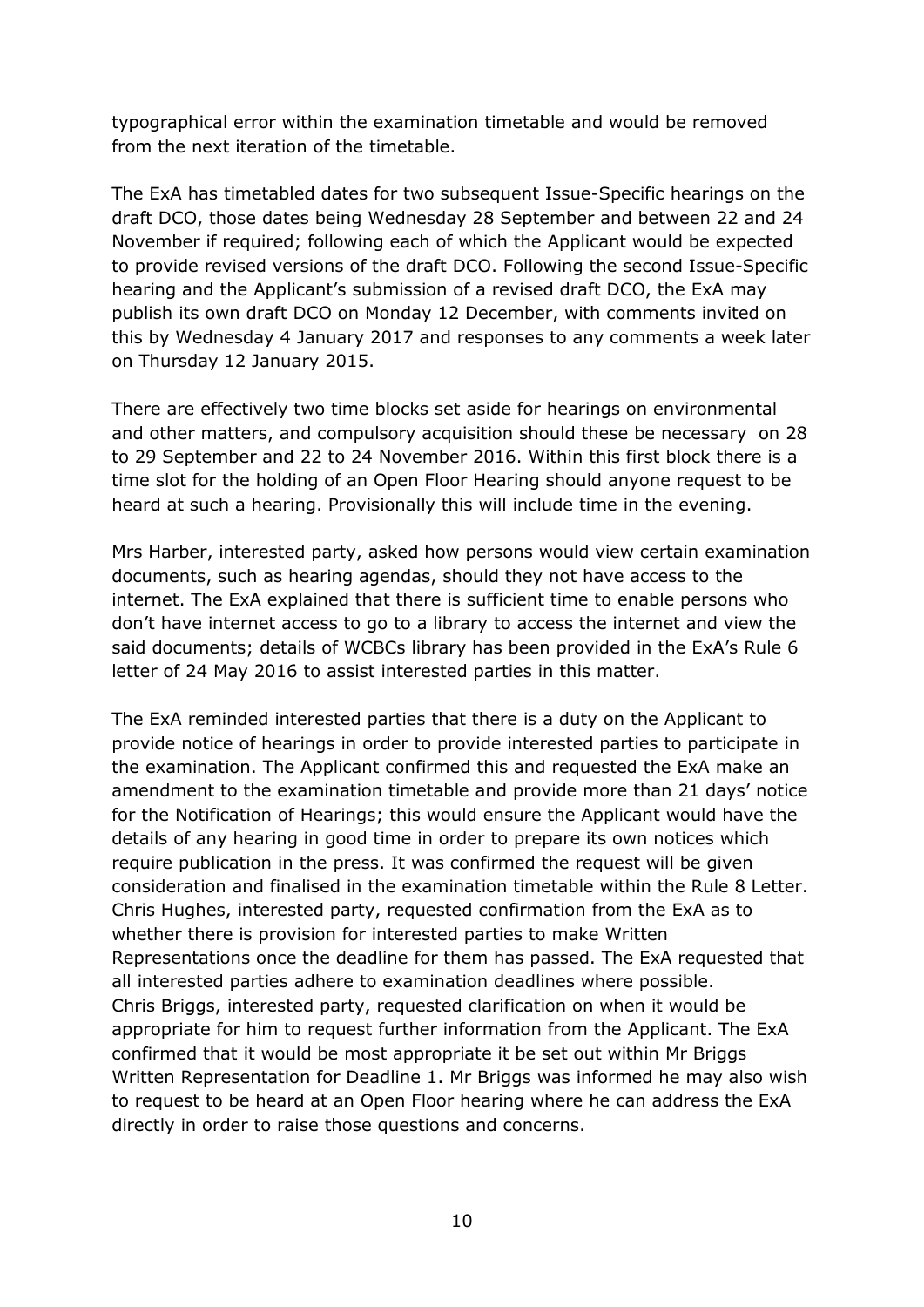A date of Tuesday 27 September 2016 has been allocated for an accompanied site inspection (ASI), the ExA made clear that this will be required. Additional time is also available between 22 and 24 November 2016 should it be needed. Notification of any interested party's wish to attend an ASI and suggestions as to sites that they feel should be inspected should be made by 23 August 2016. Chris Briggs, interested party, noted the ExA had carried out an unaccompanied site inspection and a note of the inspection had been published on the National Infrastructure website. Mr Briggs asked the ExA whether he would carry out an inspection during the winter time due to the reduction of leaf cover at this time of year. The ExA confirmed he would do so, either accompanied or unaccompanied.

# **BREAK**

Upon resumption of the meeting, the ExA asked interested parties were content that the venue was adequate for an Open Floor hearing; no objections were raised.

The ExA explained that procedural decisions already made are set out at Annex E of his letter of 24 June 2016. These relate to the formal acceptance of material submitted by the applicant and other parties during pre-examination. The documentation has been published on the project web page. Any comments on these documents should be made as part of interested parties' written representations by Wednesday 23 August 2016.

In Annex E, the ExA has requested Statements of Common Ground (SoCGs) between the applicant, Wrexham Council and Natural Resources Wales (NRW). SoCGs should assist the ExA in his consideration of the issues on which he need to report. They should provide a focus and save time by identifying matters which are not in dispute or need not be the subject of further evidence. They can equally usefully indicate where and why there may be disagreement about the interpretation and relevance of information. The Applicant confirmed it will provide updates on SoCG throughout the examination should they not be finalised by Deadline 1.

Mr Briggs, interested party, requested clarification from WCBC on when a decision would be likely for the planning application for the gas connection. WCBC confirmed it is likely that the application would be going to committee in September 2016. The ExA requested WCBC provide a status update on the application in its written representation for Deadline 1.

Mrs Harber, interested parties, how local schools would participate in the examination considering the examination period is beginning as the schools shut for the summer holidays. The ExA declared he expects anyone who is sufficiently concerned about the application has made a relevant representation